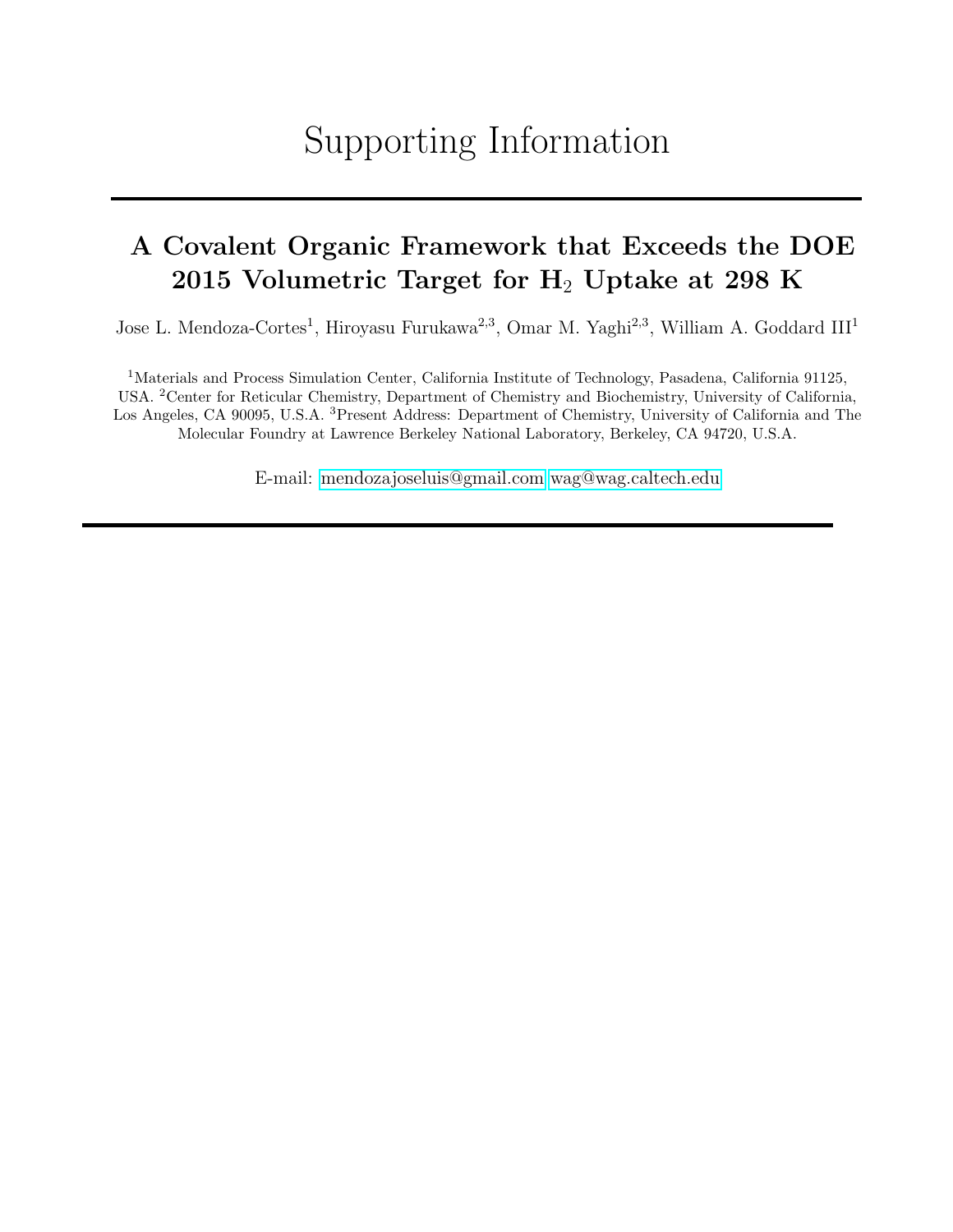# <span id="page-1-0"></span>**Contents**

| $\overline{2}$ |     |                                                             |                |
|----------------|-----|-------------------------------------------------------------|----------------|
| 3              |     |                                                             |                |
|                | 3.1 |                                                             |                |
|                | 3.2 |                                                             |                |
|                | 3.3 |                                                             | 6              |
|                | 3.4 |                                                             | $\overline{7}$ |
|                | 3.5 |                                                             |                |
| $\overline{4}$ |     | Coordinates of optimized pristine COF-301 and COF-301-PdCl2 | 9              |
|                | 4.1 |                                                             | 9              |
|                | 4.2 | COF-301-PdCl2                                               | <sup>10</sup>  |
|                |     |                                                             |                |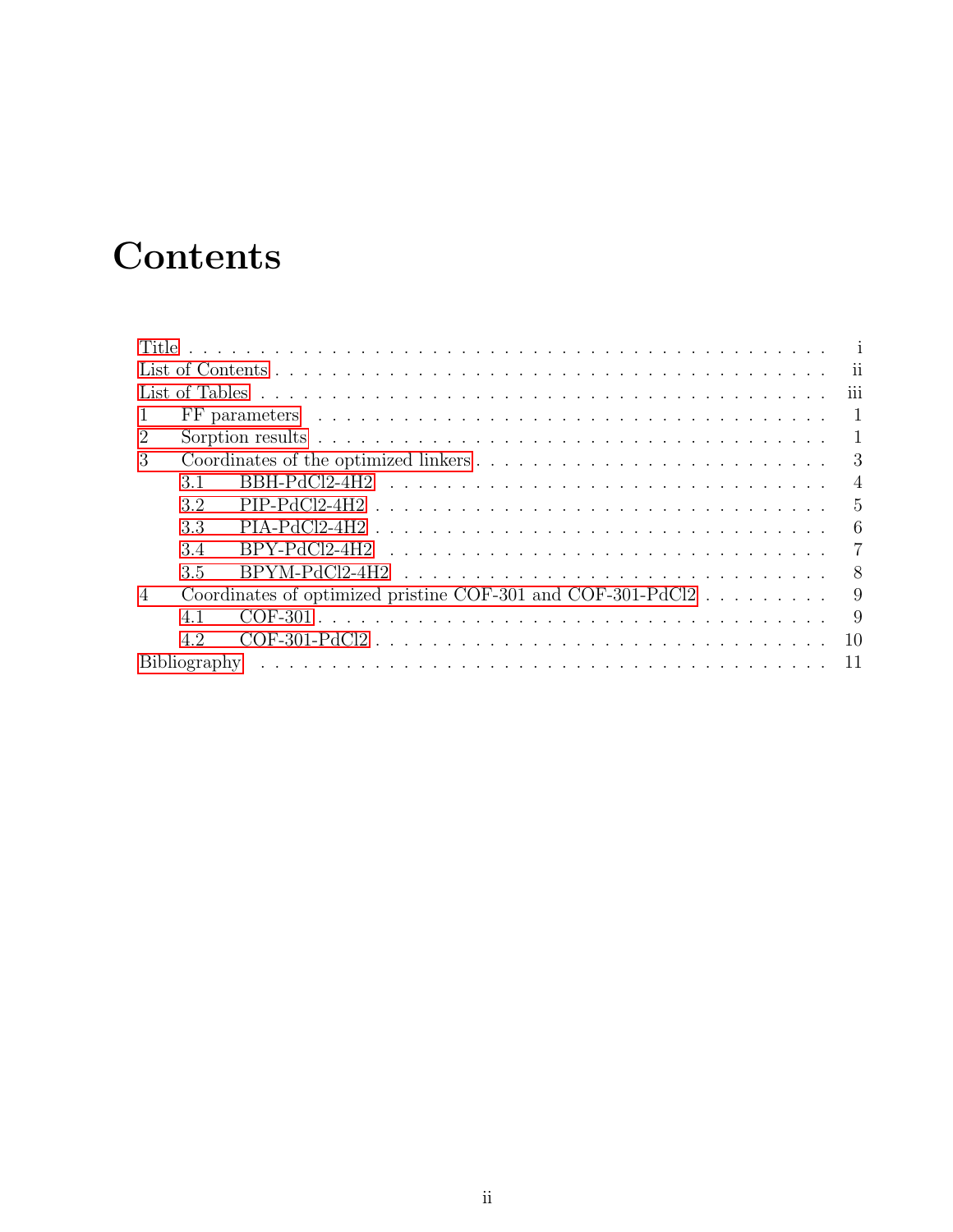# <span id="page-2-0"></span>List of Tables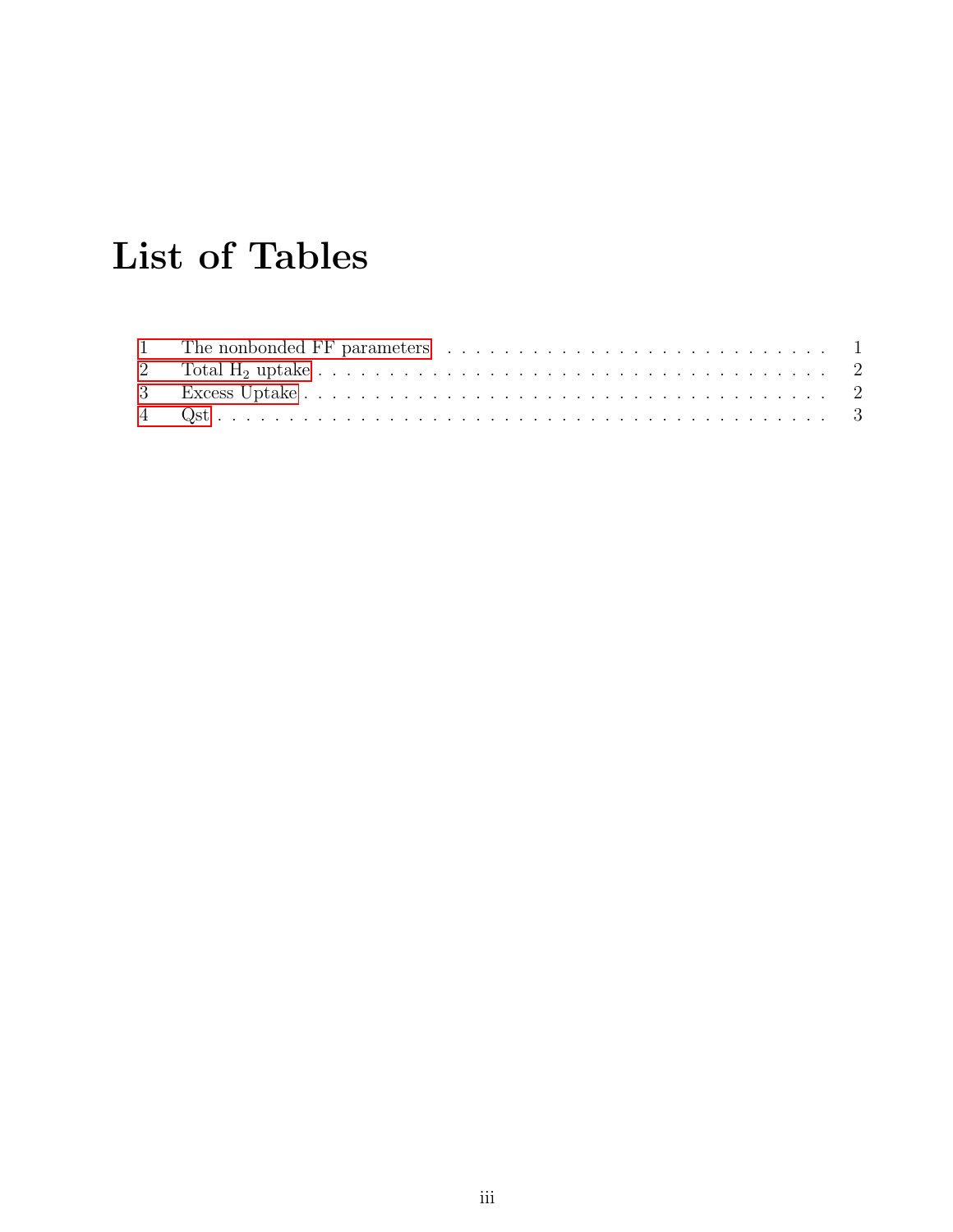#### <span id="page-3-0"></span>1 FF parameters

<span id="page-3-3"></span>These FF parameters for non-bonded interactions between  $H_2$  and COFs use the functional form the Morse potential,

$$
\boldsymbol{U}_{ij}^{Morse}(r_{ij}) = D \left\{ e^{\alpha (1 - \frac{r_{ij}}{r_0})} - 2e^{-\frac{\alpha}{2}(1 - \frac{r_{ij}}{r_0})} \right\} \tag{1}
$$

the parameter D is the well depth,  $r_0$  is the equilibrium bond distance, and  $\alpha$  determines the stiffness (force constant). The parameters used are shown in Table [1.](#page-3-2) The  $H_{H2}$ -N(sp<sup>2</sup>)<sub>COF</sub> is based on MP2 for ligand 1,3,5-triazine. The  $H_{H2}$ -Cl<sub>PdCl2</sub> and  $H_{H2}$ -Pd<sub>PdCl2</sub> are based on DFT/M06. The rest of the terms have been reported previously. [\[1,](#page-13-0) [2\]](#page-13-1)

<span id="page-3-2"></span>Table 1: The nonbonded FF parameters used for this study. The Morse function form (eq [1\)](#page-3-3) is used. D is the well depth,  $r_0$  is the equilibrium bond distance, and  $\alpha$  determines the force constant.

| Term                                         | $D/kJ \text{ mol}^{-1}$   | $r_0/\text{\AA}$ | $\alpha$ |
|----------------------------------------------|---------------------------|------------------|----------|
| $H_{H2}$ - $H_{H2}$                          | $7.60 \times 10^{-2}$     | 3.57             | 10.7     |
| $H_{H2}$ - $H_{COF}$                         | $3.63 \times 10^{-3}$     | 3.25             | 12       |
| $H_{H2}$ -O <sub>COF</sub>                   | $1.05x10^{-1}$            | 3.32             | 12       |
| $H_{H2}$ -C(sp <sup>3</sup> ) <sub>COF</sub> | $2.19x10^{-1}$            | 3.02             | 14.9     |
| $H_{H2}$ -C(sp <sup>2</sup> ) <sub>COF</sub> | $4.22 \times 10^{-1}$     | 3.12             | 12       |
| $H_{H2}$ -N(sp <sup>2</sup> ) <sub>COF</sub> | $1.23 \times 10^{-1}$     | 3.25             | 10.1     |
| $H_{H2}$ -Cl <sub>PdCl2</sub>                | $6.58 \mathrm{x} 10^{-1}$ | 3.46             | 13.9     |
| $H_{H2}$ - $P_{QPdCl2}$                      | 3.92                      | 3.39             | 5.85     |

#### <span id="page-3-1"></span>2 Sorption results

From our GCMC calculations the total  $H_2$  adsorbed amount  $(N_{total})$  can be obtained. From this quantity, the excess amount can be calculated as shown in Table [2](#page-4-0) and [3.](#page-4-1)

On the other hand, in sorption experiments the excess amount is obtained but the absolute amount can only be estimated. The absolute adsorbed amount can be estimated from experimental data by using,

$$
N_{\text{total}} = N_{\text{excess}} + V_{\text{p}} \times \rho_{\text{bulk}} \tag{2}
$$

where  $N_{\text{excess}}$  is the excess mass,  $V_p$  is the pore volume,  $N_{\text{total}}$  is the total adsorbed amount of  $H_2$  and  $\rho_{\text{bulk}}$  is the bulk density of  $H_2$ . This approach for  $N_{\text{excess}}$  is also called surface excess. Thus this  $N_{\text{excess}}$  obtained from our calculations can be compared to the experimental results.

In this work we report the  $wt\%$  as

$$
\text{wt\%} = N_{\text{H}_2} / (N_{\text{H}_2} + \text{mass}_{\text{framework}}) * 100 \tag{3}
$$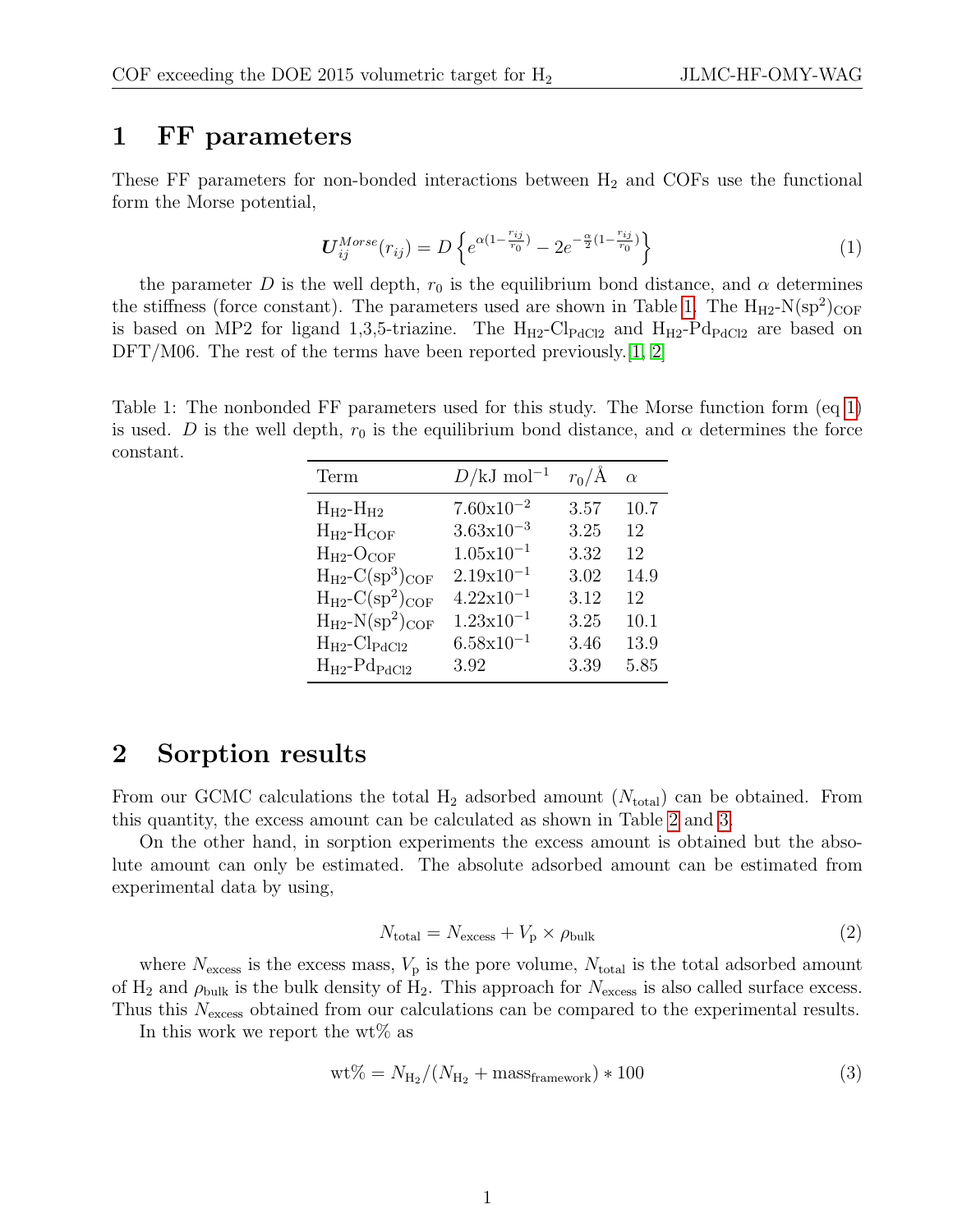| Pres           |       | COF301 |            |                | $COF-301-PdCl2$ |            |                | COF300 |            |
|----------------|-------|--------|------------|----------------|-----------------|------------|----------------|--------|------------|
|                | Tot.  | Tot.   | Tot.       | Tot.           | Tot.            | Tot.       | Tot.           | Tot.   | Tot.       |
| Bar            | $H_2$ | $wt\%$ | $g L^{-1}$ | H <sub>2</sub> | $wt\%$          | $g L^{-1}$ | H <sub>2</sub> | $wt\%$ | $g L^{-1}$ |
| $\overline{0}$ | 0.0   | 0.00   | 0.00       | 0.0            | 0.00            | 0.00       | 0.0            | 0.00   | 0.00       |
| $\mathbf{1}$   | 0.7   | 0.03   | 0.17       | 120.6          | 2.20            | 28.74      | 0.8            | 0.03   | 0.18       |
| $\overline{2}$ | 1.2   | 0.05   | 0.27       | 143.7          | 2.61            | 34.25      | 1.2            | 0.05   | 0.28       |
| 3              | 1.5   | 0.06   | 0.36       | 156.4          | 2.84            | 37.26      | 1.6            | 0.07   | 0.37       |
| $\overline{4}$ | 1.9   | 0.07   | 0.44       | 166.2          | 3.01            | 39.60      | 1.9            | 0.08   | 0.46       |
| 5              | 2.2   | 0.09   | 0.52       | 172.4          | 3.12            | 41.07      | 2.4            | 0.11   | 0.57       |
| 10             | 4.0   | 0.16   | 0.96       | 192.6          | 3.47            | 45.90      | 4.2            | 0.18   | 1.01       |
| 20             | 7.7   | 0.30   | 1.83       | 211.7          | 3.80            | 50.46      | 8.1            | 0.35   | 1.93       |
| 30             | 11.1  | 0.43   | 2.64       | 222.3          | 3.98            | 52.96      | 11.8           | 0.51   | 2.82       |
| 40             | 14.5  | 0.57   | 3.45       | 229.6          | 4.11            | 54.70      | 15.4           | 0.67   | 3.66       |
| 50             | 17.5  | 0.68   | 4.17       | 235.3          | 4.21            | 56.07      | 18.7           | 0.81   | 4.45       |
| 60             | 20.6  | 0.80   | 4.91       | 239.6          | 4.28            | 57.09      | 21.8           | 0.94   | 5.20       |
| 70             | 23.4  | 0.91   | 5.58       | 243.8          | 4.35            | 58.08      | 24.8           | 1.07   | 5.91       |
| 80             | 26.1  | 1.02   | 6.22       | 247.6          | 4.42            | 59.01      | 27.6           | 1.19   | 6.58       |
| 90             | 28.5  | 1.11   | 6.80       | 249.5          | 4.45            | 59.46      | 30.5           | 1.32   | 7.27       |
| 100            | 30.9  | 1.20   | 7.36       | 251.9          | 4.49            | 60.02      | 33.0           | 1.42   | 7.87       |

<span id="page-4-0"></span>Table 2: Total  $\rm H_2$  uptake

<span id="page-4-1"></span>Table 3: Excess Uptake

| Pres           | COF301         |        | $COF-301-PdCl2$ |                |        | <b>COF300</b> |       |        |            |
|----------------|----------------|--------|-----------------|----------------|--------|---------------|-------|--------|------------|
|                | Exc.           | Exc.   | Exc.            | Exc.           | Exc.   | Exc.          | Exc.  | Exc.   | Exc.       |
| Bar            | H <sub>2</sub> | $wt\%$ | $g L^{-1}$      | H <sub>2</sub> | $wt\%$ | $g L^{-1}$    | $H_2$ | $wt\%$ | $g L^{-1}$ |
| $\overline{0}$ | 0.0            | 0.00   | 0.00            | 0.0            | 0.00   | 0.00          | 0.0   | 0.00   | 0.00       |
| 1              | 0.4            | 0.02   | 0.09            | 120.3          | 2.20   | 28.67         | 0.4   | 0.02   | 0.10       |
| $\overline{2}$ | 0.6            | 0.02   | 0.14            | 143.3          | 2.61   | 34.14         | 0.6   | 0.03   | 0.15       |
| 3              | 0.8            | 0.03   | 0.18            | 155.8          | 2.83   | 37.12         | 0.8   | 0.04   | 0.19       |
| $\overline{4}$ | 0.9            | 0.04   | 0.22            | 165.4          | 3.00   | 39.42         | 1.0   | 0.04   | 0.23       |
| 5              | 1.0            | 0.04   | 0.25            | 171.4          | 3.10   | 40.85         | 1.2   | 0.05   | 0.29       |
| 10             | 1.8            | 0.07   | 0.43            | 190.8          | 3.44   | 45.47         | 1.9   | 0.08   | 0.46       |
| 20             | 3.3            | 0.13   | 0.79            | 208.2          | 3.74   | 49.61         | 3.6   | 0.16   | 0.86       |
| 30             | 4.7            | 0.18   | 1.11            | 217.0          | 3.89   | 51.70         | 5.2   | 0.23   | 1.24       |
| 40             | 6.0            | 0.24   | 1.43            | 222.6          | 3.99   | 53.05         | 6.6   | 0.29   | 1.57       |
| 50             | 7.1            | 0.28   | 1.68            | 226.8          | 4.06   | 54.03         | 7.9   | 0.34   | 1.88       |
| 60             | 8.2            | 0.32   | 1.96            | 229.4          | 4.11   | 54.67         | 9.0   | 0.39   | 2.15       |
| 70             | 9.2            | 0.36   | 2.19            | 232.1          | 4.15   | 55.31         | 10.1  | 0.44   | 2.40       |
| 80             | 10.0           | 0.39   | 2.39            | 234.5          | 4.19   | 55.87         | 11.0  | 0.48   | 2.62       |
| 90             | 10.7           | 0.42   | 2.55            | 234.9          | 4.20   | 55.97         | 12.0  | 0.52   | 2.87       |
| 100            | 11.3           | 0.44   | 2.70            | 235.8          | 4.22   | 56.20         | 12.8  | 0.55   | 3.04       |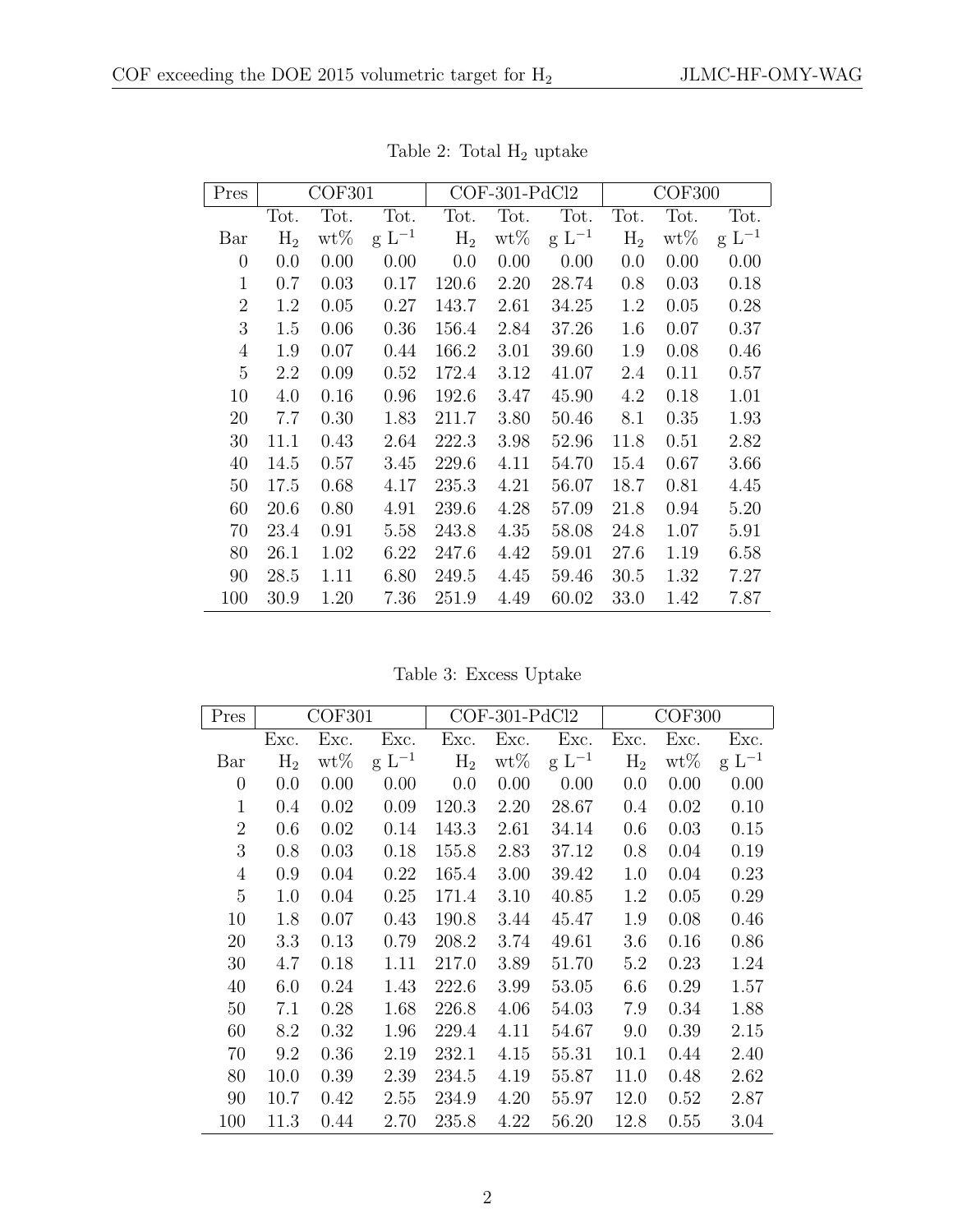| Pres           | COF301   |        | $COF-301-PdCl2$ |        | COF300   |        |
|----------------|----------|--------|-----------------|--------|----------|--------|
| Bar            | kcal/mol | kJ/mol | kcal/mol        | kJ/mol | kcal/mol | kJ/mol |
| 1              | 1.43     | 6.00   | 5.85            | 24.48  | 1.39     | 5.82   |
| $\overline{2}$ | 1.43     | 6.00   | 5.81            | 24.32  | 1.39     | 5.81   |
| 3              | 1.44     | 6.02   | 5.79            | 24.23  | 1.39     | 5.84   |
| 4              | 1.43     | 6.00   | 5.77            | 24.16  | 1.39     | 5.82   |
| 5              | 1.42     | 5.95   | 5.76            | 24.08  | 1.31     | 5.49   |
| 10             | 1.45     | 6.08   | 5.71            | 23.89  | 1.40     | 5.84   |
| 20             | 1.43     | 5.99   | 5.66            | 23.66  | 1.39     | 5.81   |
| 30             | 1.43     | 5.97   | 5.62            | 23.50  | 1.40     | 5.84   |
| 40             | 1.43     | 5.99   | 5.59            | 23.38  | 1.40     | 5.84   |
| 50             | 1.43     | 5.96   | 5.57            | 23.30  | 1.39     | 5.83   |
| 60             | 1.43     | 5.99   | 5.56            | 23.25  | 1.39     | 5.83   |
| 70             | 1.44     | 6.01   | 5.54            | 23.19  | 1.39     | 5.81   |
| 80             | 1.43     | 5.99   | 5.53            | 23.13  | 1.39     | 5.81   |
| 90             | 1.42     | 5.95   | 5.52            | 23.08  | 1.39     | 5.83   |
| 100            | 1.42     | 5.94   | 5.50            | 23.03  | 1.38     | 5.79   |

<span id="page-5-1"></span>Table 4: Qst

#### <span id="page-5-0"></span>3 Coordinates of the optimized linkers

In this section we report the coordinates of the minimized structures of  $H_2$  interaction with the metalated linkers:

- 1. (E)-N'-benzylidenebenzohydrazide (BBH),
- 2.  $(E)-2-$  ((phenylimino)methyl)phenol (PIP),
- 3. (E)-N-(pyridin-2-ylmethylene)aniline (PIA),
- 4. 2,2'-bipirydine  $(BPY)$  and
- 5. 2,2'-bipirimidine (BPYM)

These structures were used to parametrize the Force Field. We present only the structure with 4 interacting  $H_2$ , the other structures can be derived.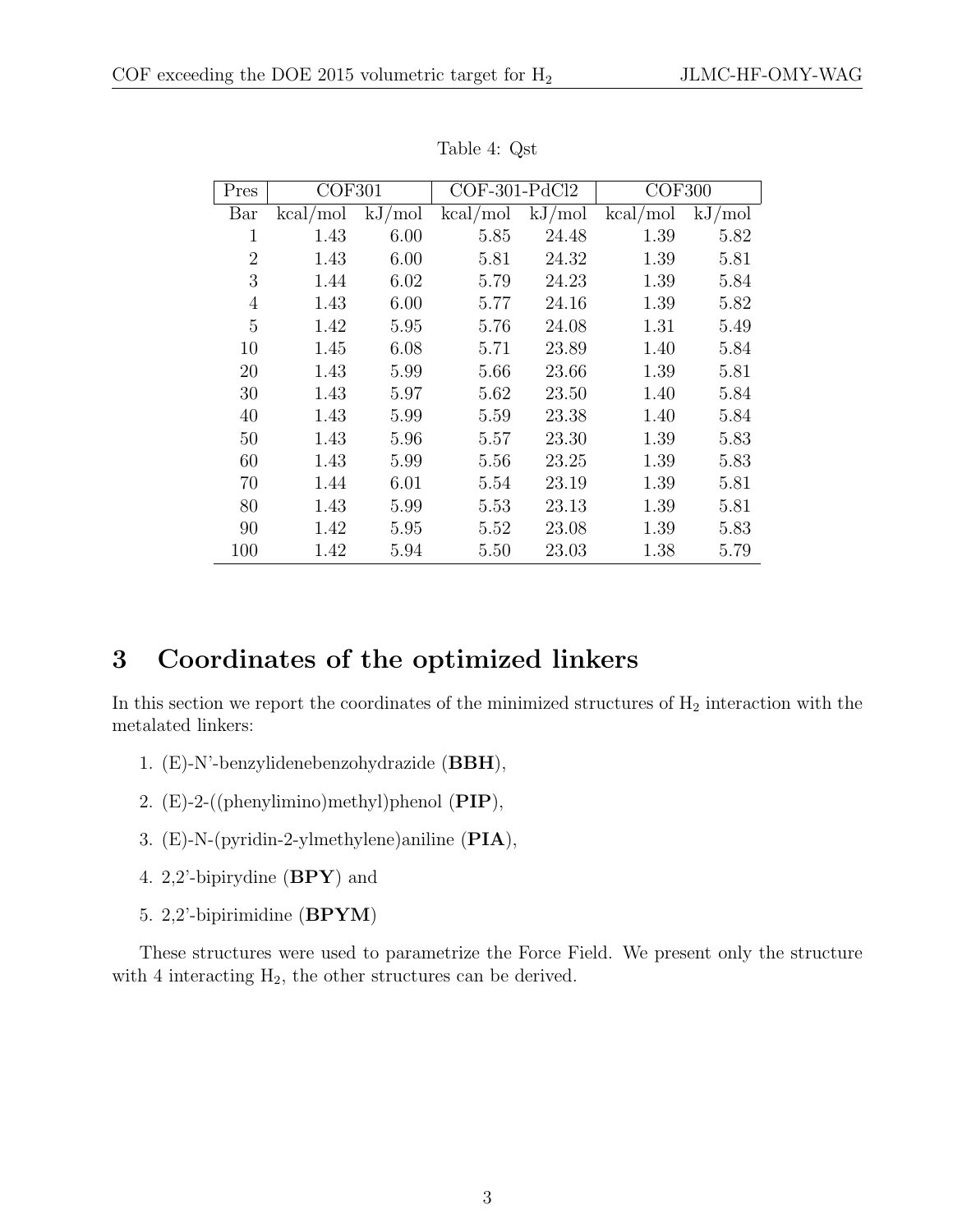#### <span id="page-6-0"></span>3.1 BBH-PdCl2-4H2

| $\mathsf C$   | 2.19260    | 2.79400 | 0.05770    |
|---------------|------------|---------|------------|
| $\mathcal{C}$ | 1.43930    | 2.33960 | 1.14920    |
| $\mathcal{C}$ | 0.05420    | 2.41460 | 1.11840    |
| $\mathcal{C}$ | $-0.58420$ | 2.91570 | $-0.01520$ |
| $\mathcal{C}$ | 0.15910    | 3.33810 | $-1.11610$ |
| $\mathcal{C}$ | 1.54400    | 3.28290 | $-1.08380$ |
| $\mathcal{C}$ | 3.63430    | 2.70630 | 0.14290    |
| $\rm H$       | 1.94900    | 1.95010 | 2.03000    |
| Η             | $-0.52850$ | 2.08170 | 1.97330    |
| Η             | $-1.66990$ | 2.97100 | $-0.04290$ |
| H             | $-0.34140$ | 3.72690 | $-1.99890$ |
| ${\tt N}$     | 4.46010    | 3.45430 | $-0.50360$ |
| $\mathcal{C}$ | 6.67620    | 3.68050 | $-1.28750$ |
| N             | 5.79640    | 3.11510 | $-0.40950$ |
| Η             | 4.04200    | 1.92820 | 0.80460    |
| H             | 6.03240    | 2.24630 | 0.06170    |
| 0             | 6.31830    | 4.57820 | $-2.06260$ |
| $\mathcal{C}$ | 10.68280   | 2.24220 | $-1.37530$ |
| $\mathcal{C}$ | 10.13800   | 2.90800 | $-2.47110$ |
| $\mathcal{C}$ | 8.83270    | 3.37910 | $-2.42110$ |
| $\mathcal{C}$ | 8.06100    | 3.17050 | $-1.27430$ |
| $\mathcal{C}$ | 8.61480    | 2.51390 | $-0.16930$ |
| $\mathcal{C}$ | 9.92420    | 2.05260 | $-0.22230$ |
| Η             | 11.70660   | 1.87840 | $-1.41500$ |
| $\rm H$       | 10.73400   | 3.06420 | $-3.36630$ |
| Η             | 8.39190    | 3.91110 | $-3.26020$ |
| Η             | 8.05100    | 2.39910 | 0.75500    |
| $\rm H$       | 10.35730   | 1.55530 | 0.64160    |
| $\rm H$       | 2.12850    | 3.61680 | $-1.93860$ |
| Pd            | 4.38030    | 5.36540 | $-1.48430$ |
| C1            | 2.51320    | 6.22640 | $-0.45230$ |
| C1            | 4.64620    | 7.33650 | $-2.59670$ |
| Η             | 6.56900    | 6.34140 | 0.90020    |
| Η             | 6.05620    | 6.52420 | 0.39100    |
| Η             | 3.97760    | 4.46220 | $-4.08900$ |
| Η             | 3.83470    | 3.83150 | $-4.45880$ |
| Η             | 1.32040    | 5.72640 | $-3.82820$ |
| Η             | 1.60870    | 5.99530 | $-3.19590$ |
| Η             | 4.28380    | 4.75020 | 2.45930    |
| Η             | 3.93900    | 5.11900 | 1.91050    |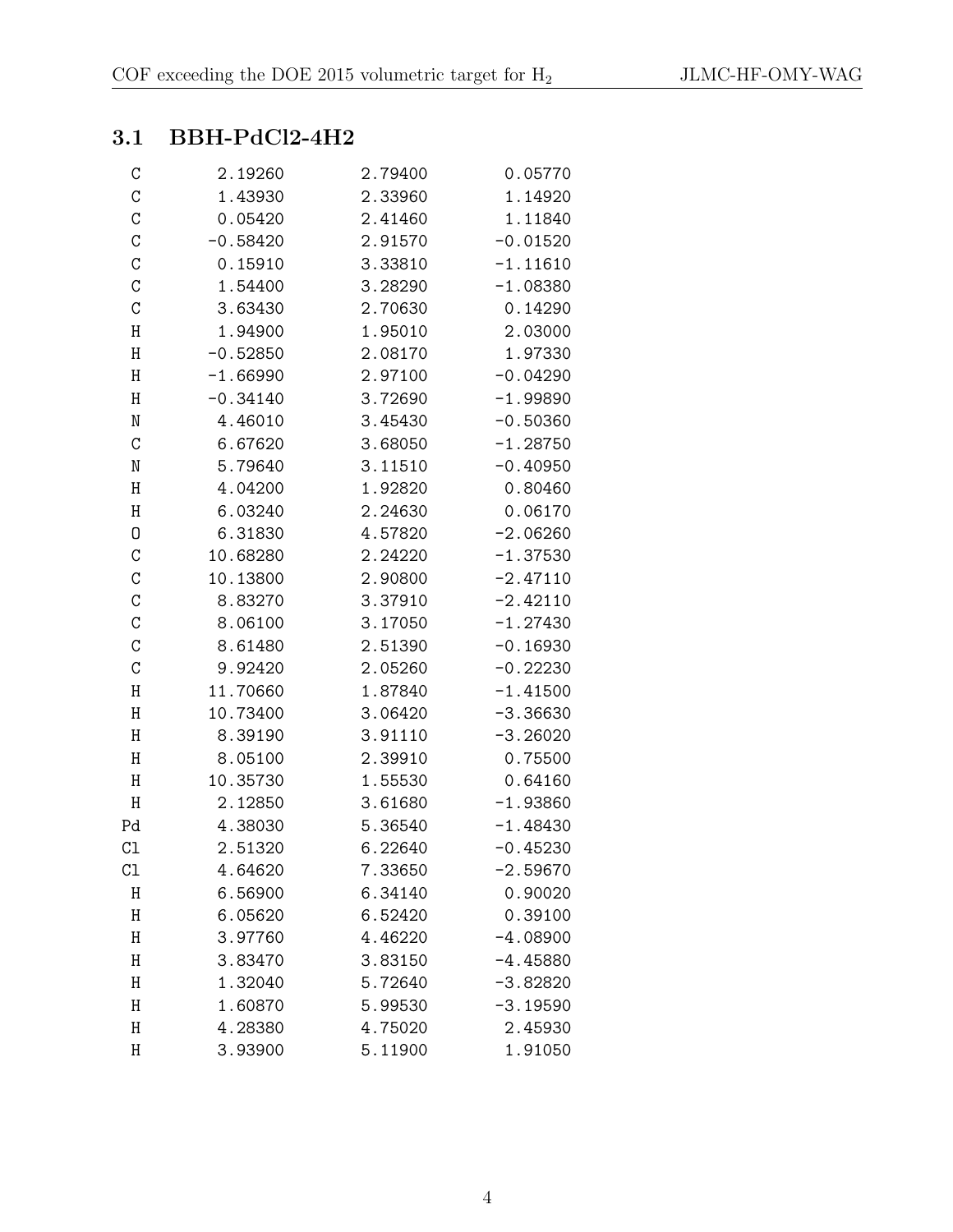### <span id="page-7-0"></span>3.2 PIP-PdCl2-4H2

| Η             | 4.35960    | $-3.98960$ | $-0.45190$ |
|---------------|------------|------------|------------|
| $\rm H$       | 4.37880    | $-3.44130$ | 0.05140    |
| $\rm H$       | 1.28130    | 1.64390    | 2.50310    |
| H             | 1.60760    | 0.97340    | 2.50590    |
| $\mathbf C$   | 1.53580    | 2.18200    | $-0.73000$ |
| $\mathcal{C}$ | 1.13900    | 3.51930    | $-0.58740$ |
| $\mathcal{C}$ | $-0.12780$ | 3.85690    | $-0.13410$ |
| $\mathcal{C}$ | $-1.04100$ | 2.84640    | 0.15600    |
| $\mathcal{C}$ | $-0.69240$ | 1.51130    | $-0.01850$ |
| $\mathcal{C}$ | 0.58290    | 1.18500    | $-0.45580$ |
| $\mathbf C$   | 2.91760    | 1.94370    | $-1.13770$ |
| $\rm H$       | 1.86190    | 4.30140    | $-0.81480$ |
| $\rm H$       | $-0.40240$ | 4.90000    | $-0.00760$ |
| $\rm H$       | $-2.03710$ | 3.09490    | 0.51230    |
| $\rm H$       | $-1.40560$ | 0.71630    | 0.19000    |
| N             | 3.64340    | 0.92210    | $-0.84860$ |
| $\mathbf C$   | 7.62410    | 0.70960    | $-2.16150$ |
| $\mathcal{C}$ | 7.15330    | 1.88800    | $-1.59020$ |
| $\mathcal{C}$ | 5.83670    | 1.97390    | $-1.14840$ |
| $\mathbf C$   | 4.99520    | 0.86980    | $-1.28400$ |
| $\mathbf C$   | 5.47060    | $-0.32470$ | $-1.82470$ |
| $\mathcal{C}$ | 6.78120    | $-0.39510$ | $-2.27530$ |
| H             | 8.65480    | 0.64380    | $-2.50090$ |
| $\rm H$       | 7.81690    | 2.74080    | $-1.47060$ |
| $\rm H$       | 5.47620    | 2.87500    | $-0.65590$ |
| $\rm H$       | 4.80760    | $-1.18610$ | $-1.87810$ |
| $\rm H$       | 7.15140    | $-1.32290$ | $-2.70380$ |
| Η             | 3.37590    | 2.75030    | $-1.72470$ |
| 0             | 0.92770    | $-0.12500$ | $-0.67770$ |
| Pd            | 2.81370    | $-0.59420$ | 0.30670    |
| C1            | 1.54880    | $-2.13530$ | 1.48620    |
| C1            | 4.73600    | $-0.94290$ | 1.49510    |
| Η             | 0.35790    | $-0.75090$ | $-0.18270$ |
| Η             | 2.14170    | $-2.62110$ | $-2.32790$ |
| Η             | 2.28450    | $-2.67300$ | $-1.59920$ |
| Η             | 3.93360    | 2.77810    | 1.75950    |
| Η             | 4.14630    | 2.06380    | 1.76990    |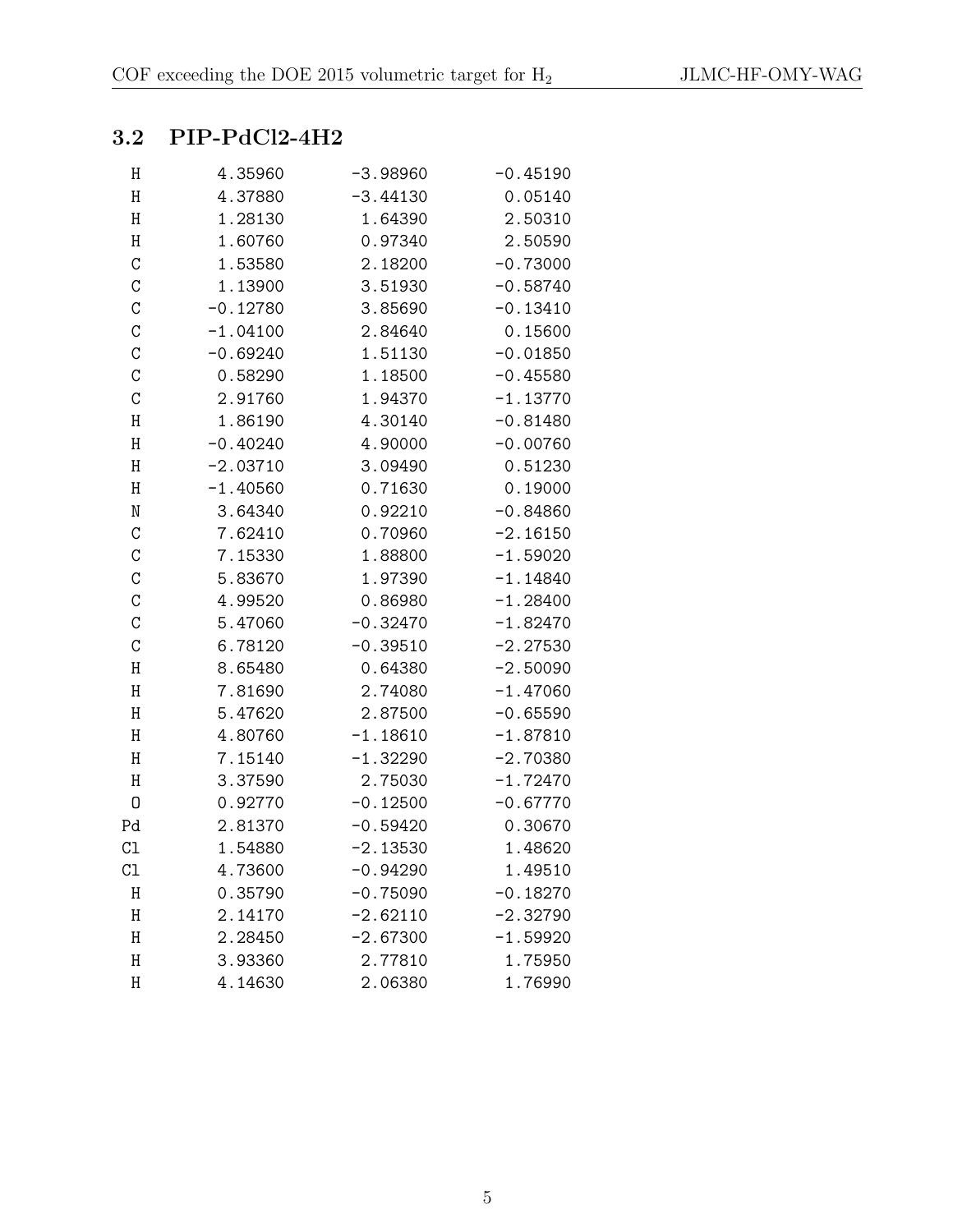#### <span id="page-8-0"></span>3.3 PIA-PdCl2-4H2

| Η              | 2.35870    | $-3.08760$ | $-0.21630$ |
|----------------|------------|------------|------------|
| $\rm H$        | 2.37070    | $-3.26660$ | 0.50660    |
| Η              | 0.24810    | 2.72270    | $-3.62520$ |
| Η              | 0.36440    | 1.98760    | $-3.62120$ |
| Η              | 3.05990    | 1.59300    | $-4.45320$ |
| Η              | 2.99460    | 0.90090    | $-4.18470$ |
| $\mathcal{C}$  | 1.50360    | 2.38760    | $-0.66210$ |
| $\mathcal{C}$  | 0.97400    | 3.59500    | $-0.21930$ |
| $\overline{C}$ | $-0.40360$ | 3.69850    | $-0.05250$ |
| C              | $-1.20140$ | 2.59480    | $-0.32570$ |
| C              | $-0.60470$ | 1.41600    | $-0.76900$ |
| $\mathbf N$    | 0.71360    | 1.32190    | $-0.93080$ |
| $\mathcal{C}$  | 2.92890    | 2.17530    | $-0.85020$ |
| $\rm H$        | 1.63590    | 4.43290    | $-0.01590$ |
| Η              | $-0.84660$ | 4.63040    | 0.28810    |
| Η              | $-2.27960$ | 2.63460    | $-0.20560$ |
| Η              | $-1.16950$ | 0.51850    | $-1.02230$ |
| $\mathbf N$    | 3.35220    | 1.03650    | $-1.27810$ |
| $\mathcal{C}$  | 7.46570    | 0.38020    | $-1.72300$ |
| $\mathcal{C}$  | 6.90090    | 1.55220    | $-2.22040$ |
| C              | 5.53630    | 1.77860    | $-2.08570$ |
| $\mathcal{C}$  | 4.73870    | 0.82020    | $-1.45450$ |
| $\mathcal{C}$  | 5.29340    | $-0.37160$ | $-0.98360$ |
| $\mathcal{C}$  | 6.66130    | $-0.57630$ | $-1.10630$ |
| $\rm H$        | 8.53280    | 0.20350    | $-1.83200$ |
| Η              | 7.52140    | 2.28670    | $-2.72750$ |
| Η              | 5.07800    | 2.67120    | $-2.50810$ |
| $\rm H$        | 4.64810    | $-1.11810$ | $-0.52820$ |
| $\rm H$        | 7.09890    | $-1.49790$ | $-0.73160$ |
| $\rm H$        | 3.62670    | 2.97580    | $-0.58270$ |
| Pd             | 1.76770    | $-0.28690$ | $-1.75420$ |
| C1             | 3.05540    | $-1.90690$ | $-2.76530$ |
| C1             | $-0.14880$ | $-1.49530$ | $-2.18640$ |
| $\rm H$        | 2.27930    | $-0.54840$ | 1.05180    |
| Η              | 2.53650    | $-0.31460$ | 1.71050    |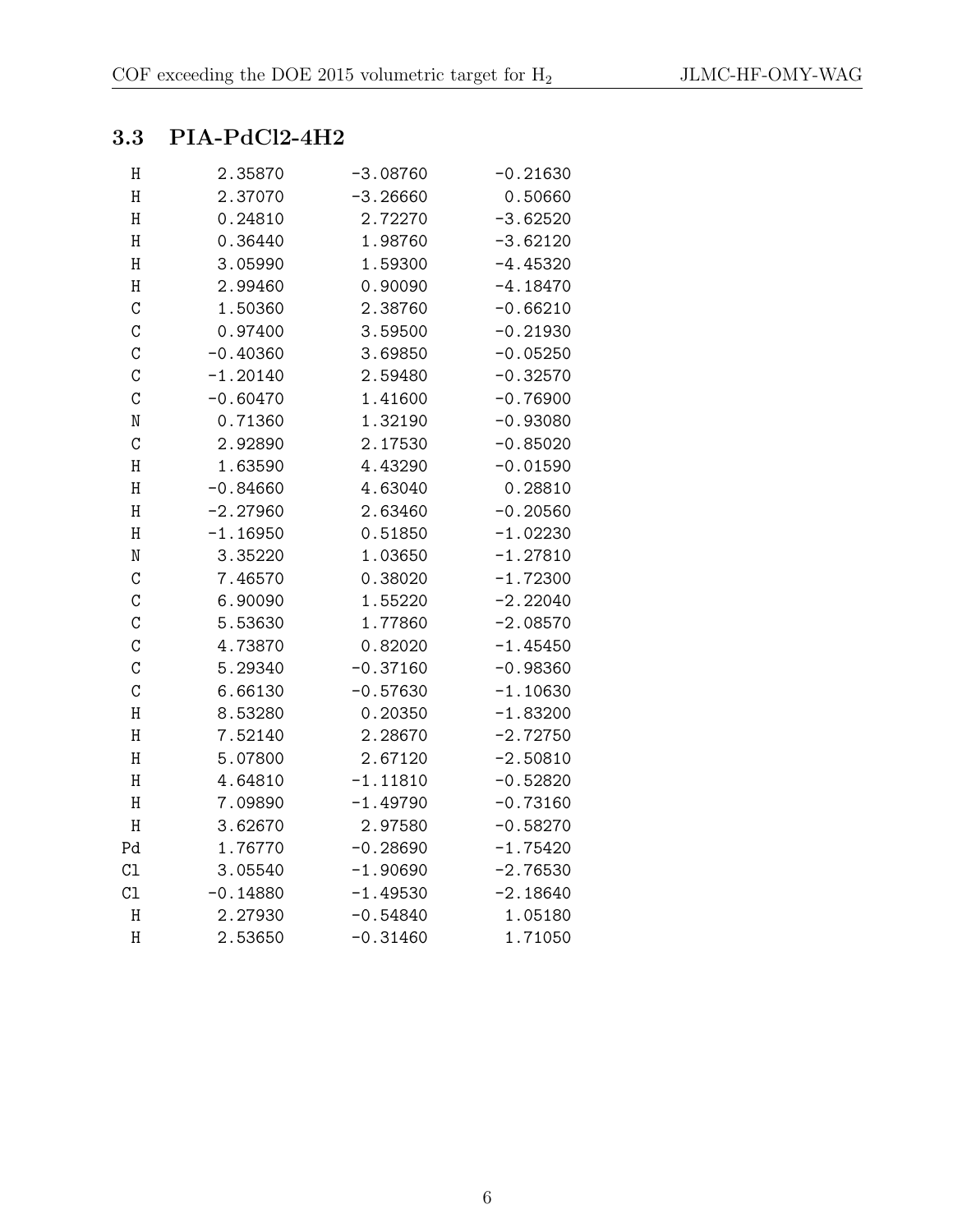#### <span id="page-9-0"></span>3.4 BPY-PdCl2-4H2

| Η             | 1.26470    | $-0.14210$ | 4.60810    |
|---------------|------------|------------|------------|
| Η             | 1.36130    | 0.40400    | 5.10900    |
| $\rm H$       | 1.74110    | 0.90770    | $-1.22600$ |
| $\rm H$       | 1.56770    | 0.30240    | $-0.82450$ |
| Η             | $-1.06450$ | 1.55660    | 4.32270    |
| H             | $-1.31100$ | 2.23330    | 4.51880    |
| $\mathcal{C}$ | 0.66130    | 2.36300    | 1.47450    |
| $\mathcal{C}$ | 1.37710    | 3.53300    | 1.23170    |
| $\mathbf C$   | 2.76360    | 3.51340    | 1.32670    |
| $\mathcal{C}$ | 3.40510    | 2.32920    | 1.66780    |
| $\mathcal{C}$ | 2.63680    | 1.19290    | 1.88920    |
| Η             | 3.33520    | 4.41840    | 1.13580    |
| Η             | 4.48600    | 2.27320    | 1.75580    |
| Η             | 3.06560    | 0.22060    | 2.13690    |
| ${\tt N}$     | 1.30560    | 1.21640    | 1.78850    |
| Pd            | 0.06740    | $-0.45710$ | 1.91850    |
| ${\tt N}$     | $-1.33740$ | 1.05310    | 1.63920    |
| $\mathbf C$   | $-0.80910$ | 2.27710    | 1.41540    |
| $\mathcal{C}$ | $-2.66070$ | 0.87630    | 1.64590    |
| $\mathbf C$   | $-1.63630$ | 3.37140    | 1.17550    |
| $\mathcal{C}$ | $-3.53790$ | 1.93090    | 1.42440    |
| $\rm H$       | $-2.98970$ | $-0.14850$ | 1.82450    |
| $\mathcal{C}$ | $-3.01510$ | 3.19490    | 1.18080    |
| $\rm H$       | $-4.60900$ | 1.75260    | 1.44080    |
| Η             | $-3.67290$ | 4.04130    | 0.99850    |
| $\rm H$       | 0.86080    | 4.45130    | 0.96750    |
| Η             | $-1.21230$ | 4.35480    | 0.99460    |
| C1            | 1.80690    | $-1.95780$ | 2.17270    |
| C1            | $-1.49370$ | $-2.15860$ | 1.94520    |
| H             | $-1.53500$ | 0.74570    | $-1.40080$ |
| Η             | $-1.35520$ | 0.15000    | $-0.98820$ |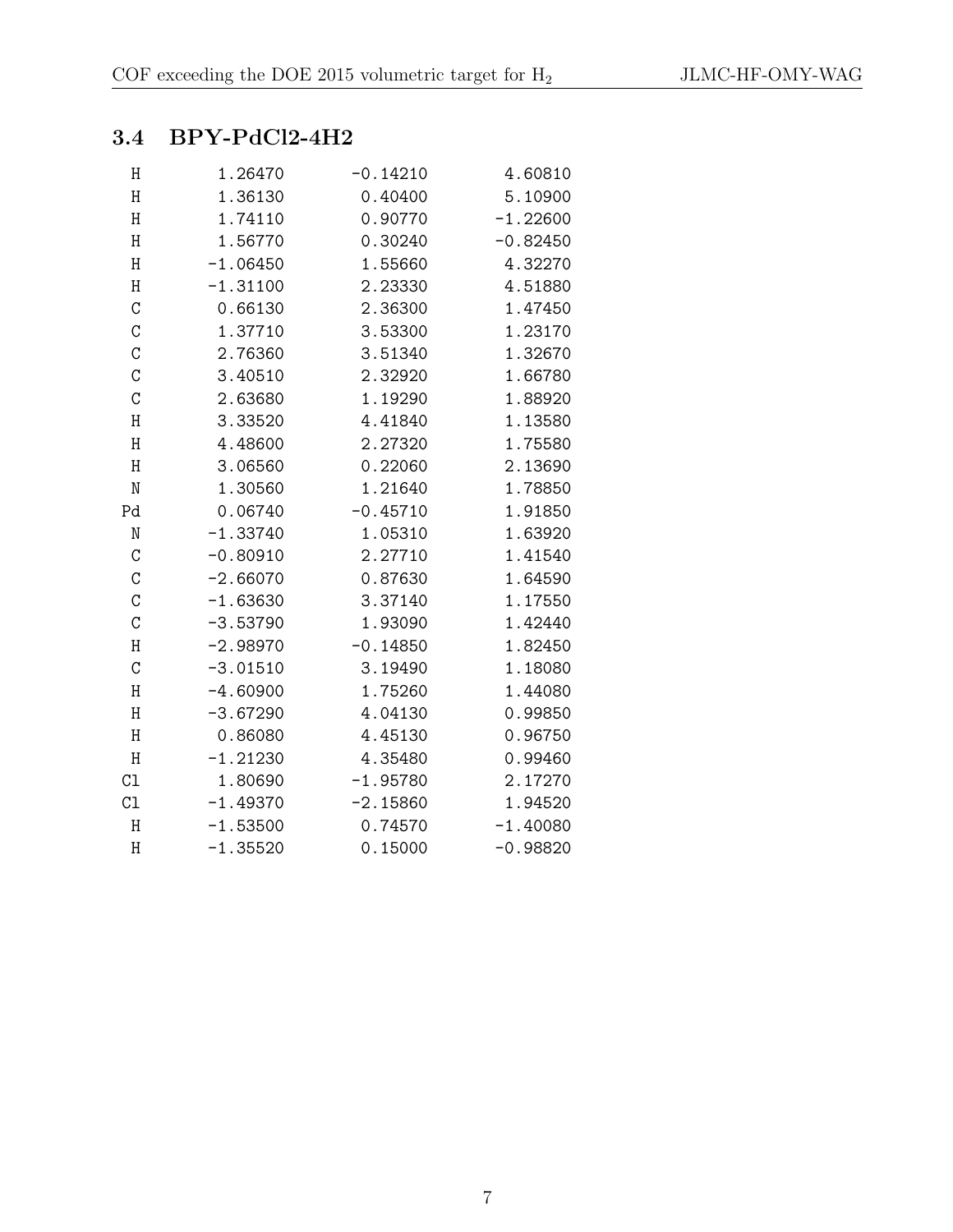### <span id="page-10-0"></span>3.5 BPYM-PdCl2-4H2

| Η             | 1.15490    | 0.11370    | $-1.33550$ |
|---------------|------------|------------|------------|
| Η             | 1.29250    | 0.72840    | $-1.73320$ |
| $\mathcal{C}$ | 0.74910    | 2.23580    | 1.71290    |
| N             | 1.37720    | 3.40830    | 1.81200    |
| $\mathcal{C}$ | 2.71190    | 3.41940    | 1.71710    |
| $\mathcal{C}$ | 3.41100    | 2.23460    | 1.51740    |
| $\mathcal{C}$ | 2.68850    | 1.05200    | 1.41310    |
| Η             | 3.17750    | 4.40310    | 1.79100    |
| $\rm H$       | 4.49250    | 2.23440    | 1.43620    |
| Η             | 3.13470    | 0.07130    | 1.24140    |
| ${\rm N}$     | 1.35400    | 1.06340    | 1.51790    |
| Pd            | $-0.01320$ | $-0.53500$ | 1.36160    |
| N             | $-1.34310$ | 1.06600    | 1.69590    |
| $\mathcal{C}$ | $-0.71540$ | 2.23800    | 1.80300    |
| $\mathcal{C}$ | $-2.68080$ | 1.06050    | 1.74100    |
| $\rm N$       | $-1.32310$ | 3.41500    | 1.95930    |
| $\mathcal{C}$ | $-3.38260$ | 2.25020    | 1.89650    |
| $\rm H$       | $-3.14690$ | 0.07920    | 1.64140    |
| $\mathcal{C}$ | $-2.66070$ | 3.43330    | 2.00320    |
| $\rm H$       | $-4.46670$ | 2.25560    | 1.92960    |
| H             | $-3.11050$ | 4.42020    | 2.11890    |
| Pd            | 0.03620    | 5.02630    | 1.96870    |
| C1            | 1.63190    | $-2.08550$ | 0.98370    |
| C1            | $-1.69580$ | $-2.08250$ | 1.22010    |
| C1            | 1.70700    | 6.59220    | 1.86540    |
| C1            | $-1.62260$ | 6.60240    | 2.11760    |
| $\rm H$       | $-1.10120$ | 2.07130    | $-1.04460$ |
| $\rm H$       | $-1.08440$ | 2.81410    | $-0.98800$ |
| Η             | 1.43770    | 3.99420    | $-0.96280$ |
| Η             | 1.56320    | 3.31020    | $-1.22950$ |
| Η             | $-0.54460$ | 5.94900    | $-0.75710$ |
| Η             | $-0.54230$ | 5.66320    | $-1.44490$ |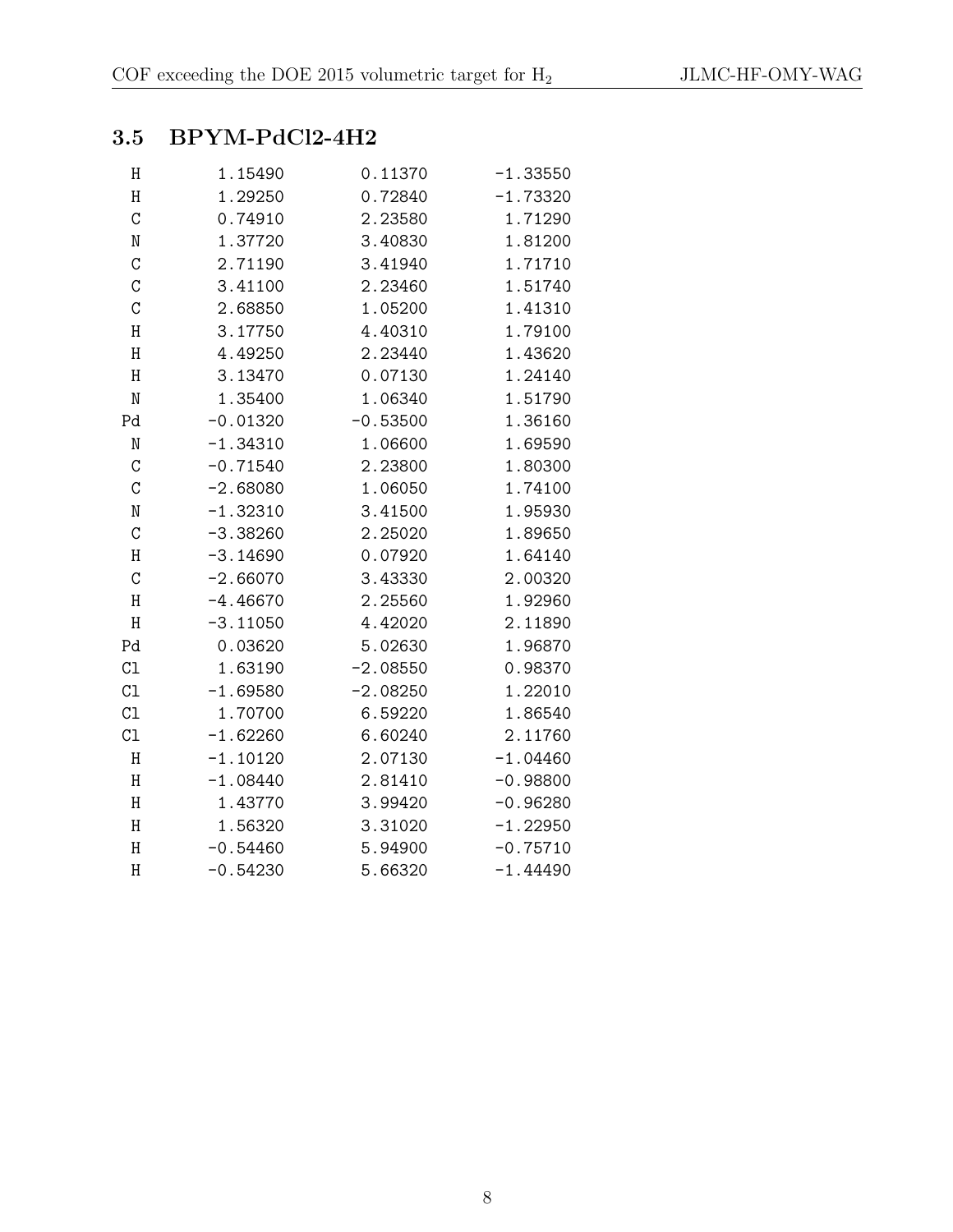### <span id="page-11-0"></span>4 Coordinates of optimized pristine COF-301 and COF-301-PdCl2

#### <span id="page-11-1"></span>4.1 COF-301

Name COF-301

Space group symmetry I 41/a  $a = b = 27.53$  $c = 10.45 A$ alpha = betha =  $gamma = 90.000$ 

| Label           | Εl | X       | у       | z       |
|-----------------|----|---------|---------|---------|
| C <sub>1</sub>  | C  | 0.45326 | 0.48541 | 1.96585 |
| C <sub>2</sub>  | C  | 0.49351 | 0.46054 | 1.91556 |
| C3              | C  | 0.48411 | 0.42061 | 1.82425 |
| C <sub>4</sub>  | C  | 0.54093 | 0.47527 | 1.95068 |
| N <sub>5</sub>  | N  | 0.51904 | 0.40095 | 1.75894 |
| C6              | C  | 0.51289 | 0.36443 | 1.66271 |
| C7              | С  | 0.55090 | 0.33213 | 1.64018 |
| C8              | C  | 0.54701 | 0.29678 | 1.54503 |
| C <sub>9</sub>  | C  | 0.50517 | 0.29351 | 1.46727 |
| C10             | C  | 0.46659 | 0.32603 | 1.49226 |
| C11             | C  | 0.47077 | 0.36152 | 1.58738 |
| H12             | Η  | 0.41702 | 0.47463 | 1.93754 |
| H13             | H  | 0.44697 | 0.40828 | 1.81173 |
| 014             | 0  | 0.58195 | 0.45014 | 1.90688 |
| H15             | H  | 0.58331 | 0.33376 | 1.69891 |
| H <sub>16</sub> | H  | 0.57703 | 0.27171 | 1.53263 |
| H17             | Η  | 0.43267 | 0.32381 | 1.44040 |
| H18             | H  | 0.44143 | 0.38715 | 1.60101 |
| H19             | Η  | 0.21676 | 0.63623 | 0.32001 |
| C20             | С  | 0.50000 | 0.25000 | 1.37500 |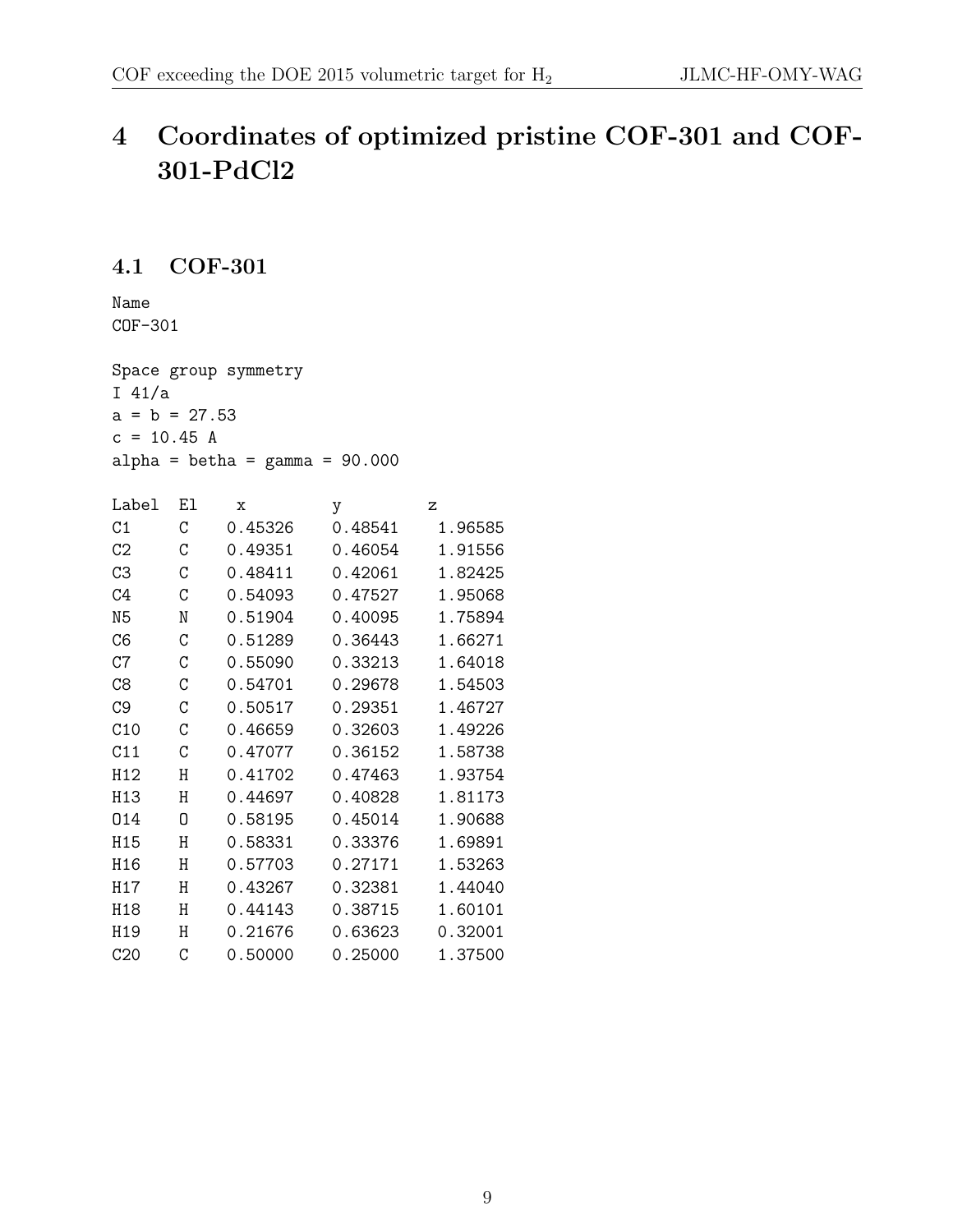#### <span id="page-12-0"></span>4.2 COF-301-PdCl2

```
Name
COF-301-PdCl2
Space group symmetry
I 41/a
a = b = 26.20c = 9.87 Aalpha = betha = gamma = 90.000Label El x y z
```

| C <sub>1</sub>   | С  | 0.48267 | 0.45890 | 2.07729 |
|------------------|----|---------|---------|---------|
| C <sub>2</sub>   | C  | 0.51313 | 0.44953 | 1.96330 |
| C <sub>3</sub>   | С  | 0.51728 | 0.39630 | 1.91421 |
| C <sub>4</sub>   | C  | 0.53111 | 0.49140 | 1.88572 |
| N <sub>5</sub>   | N  | 0.54976 | 0.38470 | 1.81992 |
| C6               | C  | 0.53725 | 0.35210 | 1.70763 |
| C7               | С  | 0.57524 | 0.33915 | 1.61414 |
| C8               | C  | 0.56389 | 0.30923 | 1.50050 |
| C <sub>9</sub>   | C  | 0.51322 | 0.29397 | 1.47318 |
| C10              | С  | 0.47478 | 0.31114 | 1.56179 |
| C11              | C  | 0.48648 | 0.33914 | 1.67741 |
| H12              | Η  | 0.46904 | 0.42699 | 2.13650 |
| H13              | H  | 0.48690 | 0.37002 | 1.94114 |
| 014              | N  | 0.56206 | 0.48411 | 1.77190 |
| H15              | H  | 0.61425 | 0.35105 | 1.63054 |
| H16              | Η  | 0.59530 | 0.29607 | 1.43852 |
| H <sub>17</sub>  | Η  | 0.43543 | 0.30036 | 1.54545 |
| H18              | Η  | 0.45494 | 0.35093 | 1.74088 |
| H <sub>19</sub>  | Η  | 0.26568 | 0.66878 | 0.50747 |
| Pd <sub>20</sub> | Pd | 0.17993 | 0.63968 | 0.44386 |
| C121             | C1 | 0.11559 | 0.58201 | 0.39124 |
| C122             | C1 | 0.23486 | 0.57177 | 0.46145 |
| C23              | C  | 0.50000 | 0.25000 | 1.37500 |